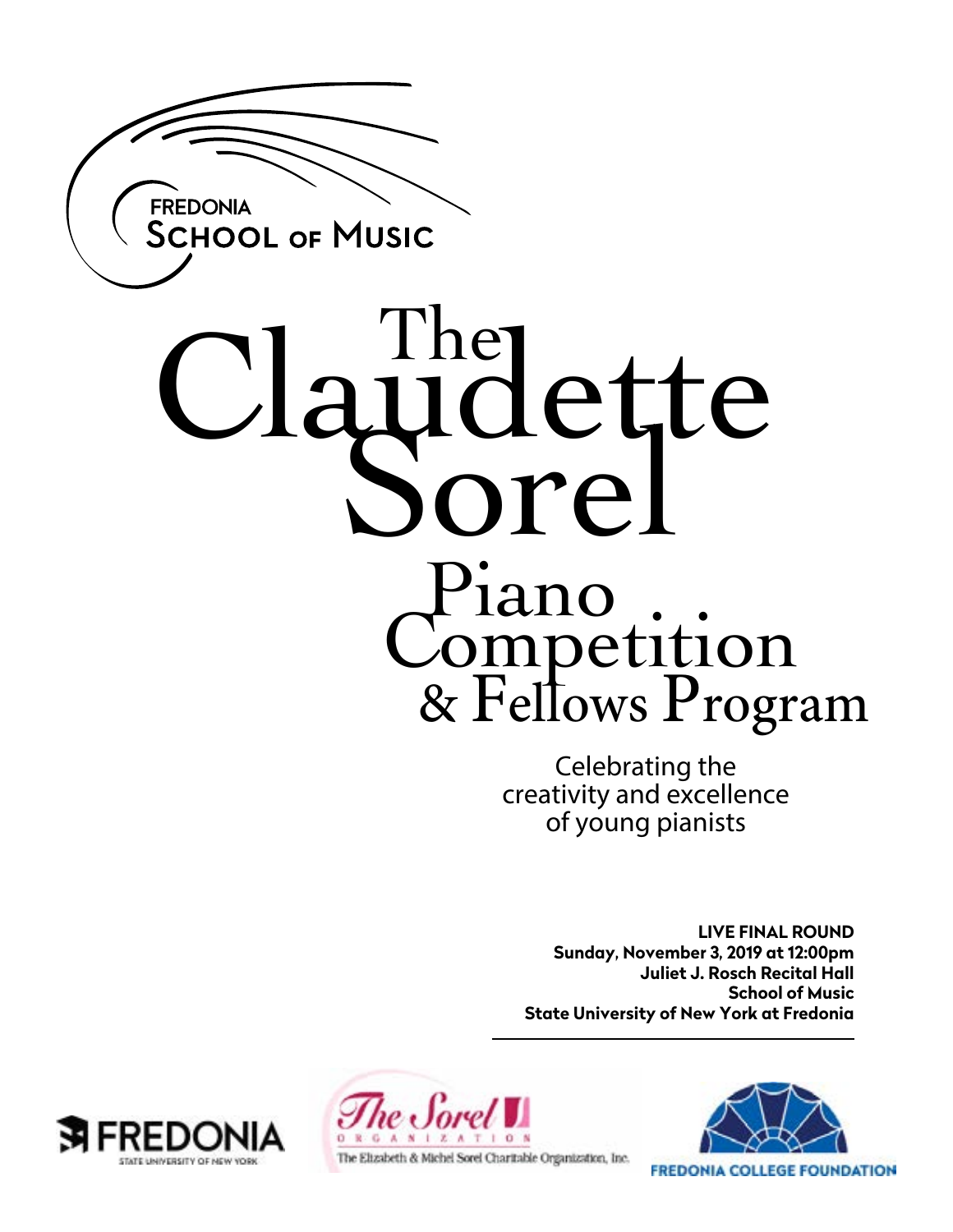# Welcome!



2019 Claudette Sorel Piano Competition Judges:

Eliran Avni Fr. Sean Duggan Mary Marden Cobb Anne Kissel Nick Weiser Tony Caramia

*Please join us for a reception in the lobby immediately following the award presentation.*

PHOTOGRAPHY AND ELECTRONIC DEVICES: THE USE OF CAMERAS OR RECORDING DEVICES OF ANY KIND IS STRICTLY PROHIBITED. CELL PHONE OR LAP TOP COMPUTER USE IS ALSO PROHIBITED, INCLUDING TEXT MESSAGING, PICTURE TAKING, AND VIDEO RECORDING. PERSONAL ELECTRONIC DEVICES SHOULD BE TURNED OFF, OR SET TO SILENT MODE.

The Claudette Sorel Piano Competition at Fredonia is open to young artists ages 15-18 who are passionate about piano performance and repertoire. The competition is presented by the Fredonia School of Music and is named for pianist and SUNY Distinguished Professor Claudette Sorel. This event is generously supported by The Sorel Organization, a foundation established by Claudette. The Sorel Organization intends to create opportunities for women in composition, conducting, piano, voice and film scoring and to keep musical excellence alive while expanding the boundaries for women in music.

Special thanks to The Sorel Organization for their generous gift of the Steinway concert grand piano.

For information about our next competition, please like our Facebook page

For more information about Fredonia's piano faculty and programs, visit us online at fredonia.edu/music or, schedule a visit with us!

# In Memory

Today's competition is dedicated to the memory of Judy Cope, Executive Director of The Sorel Organization, Inc., and tireless supportor of the Arts. Without her, the Claudette Sorel Piano Competition would not exist. We remember and honor her today for her immense contributions to the Sorel Competition, to Fredonia, and to the Arts community.



"We are all heartbroken about Judy's passing. We will forever be grateful for her generosity, warmth, sense of humor, and fierce support of us musicians. The music world has lost one of its biggest advocates, yet her legacy will be a reminder to all of us of what can be achieve with optimism, kindness, and perseverance. May her memory be a blessing." - Dr. Eliran Avni

Assistant Professor of Piano Claduette Sorel Competition Director

"The Fredonia College Foundation is forever grateful to Judy Cope for her extraordinary work to establish Claudette Sorel's legacy on the Fredonia campus. In her leadership role with the Sorel Organization, Judy provided many grants and donations to Fredonia including the Claudette Sorel Memorial Piano Scholarship endowment which provides annual scholarships for Fredonia's School of Music piano majors. Thank you to the Sorel Organization but most of all, thank you to Judy for her vision and her friendship! ' - June Miller-Spann Director of Development, Fredonia College Foundation

"Bravo to the ten finalists! The Sorel Organization is proud to help support these talented pianists on their musical journeys. Claudette Sorel was a child prodigy, and today's young musicians are a living embodiment of her legacy." - Wende Persons Interim Executive Director, The Sorel Organization



Expanding Opportunities for Women in Music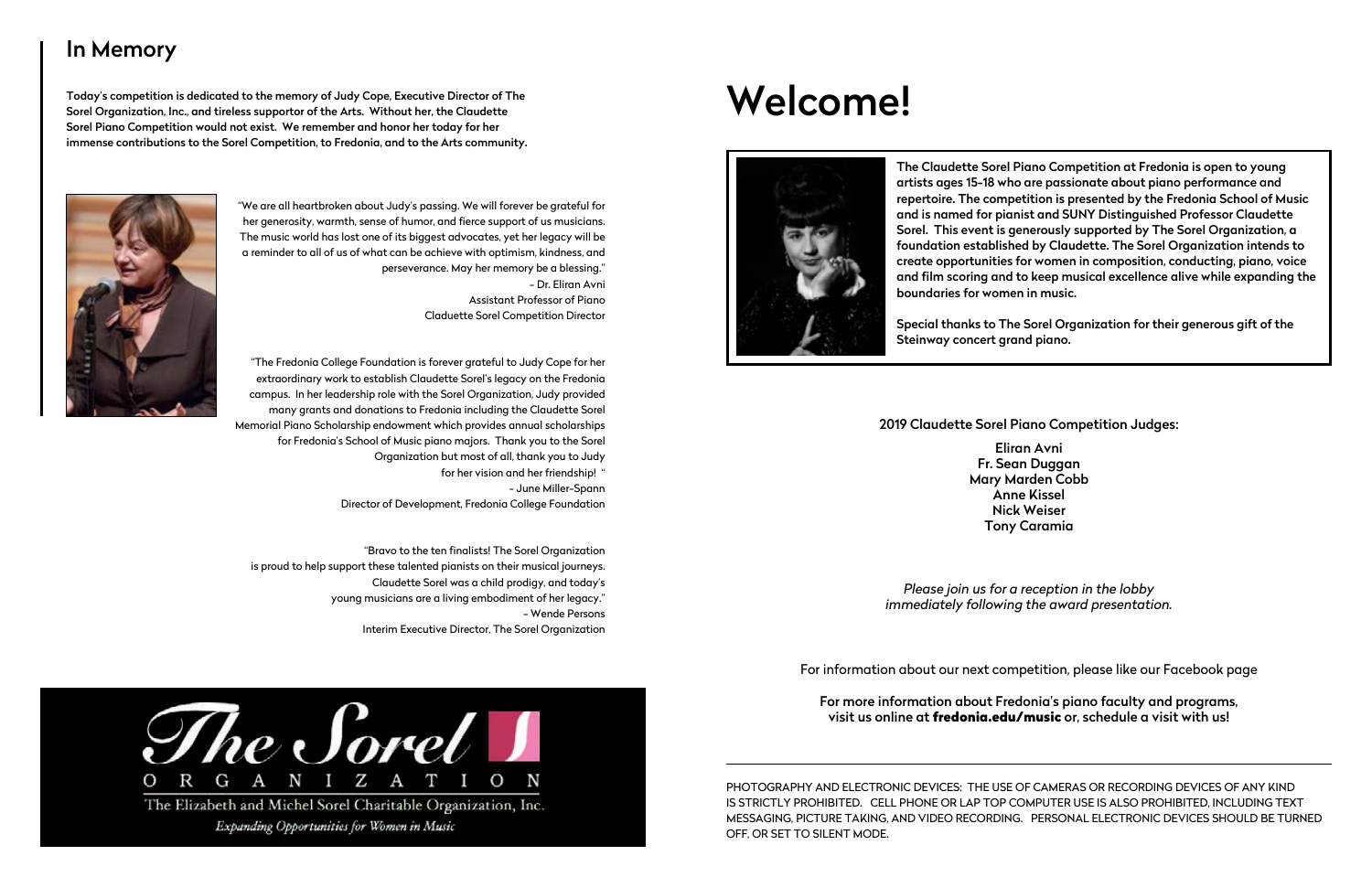# CLAUDETTE SOREL PIANO COMPETITION

# PROGRAM

# **Welcome Remarks**

Dr. Eliran Avni, Competition Director and Piano professor

Madison Yan, 15 Palm Beach Gardens, FL Teacher: Irena Kofman

**Beethoven Sonata No. 21 (Waldstein), Op. 53, Mvt. 1**

**Chopin Nocturne in D-flat Major, Op. 27, No. 2**

#### Why did you choose this recital program?

Beethoven's Waldstein Sonata and Chopin's Nocturne Op. 27 No. 2 reflect on two simple yet contrasting parts of our daily lives - day and night.

The roaring and energetic first movement of Beethoven's Waldstein sonata, dedicated to Count Waldstein, is comparable to daytime and light, with moments of bubbling humor and exhilarating tension accompanied by hints of darkness. The movement gives an image of restless, buzzing motion, climaxing in an explosive and satisfying ending. French music lovers and critics have even nicknamed the sonata "L'Aurore", which translates to "the Dawn", as the three movements seem to represent moments of a day.

After day comes night. The Chopin Nocturne, Op. 27 No. 2, brings to mind a quiet starry sky. It features two melodies – one aria-like, expressive and singing like a gentle wind, with elaborate ornamentation; the other driving and flowing like a dark river. The ending represents a dreamy, lilting, lullaby, gradually slowing as might a heartbeat before drifting off to sleep. The nocturne ends with two chords that seem to say: "Goodnight."

#### Why are you passionate about the piano?

For me, piano is a shared experience. There's the performer, and there's the audience; whether it be a student, strangers on the street, or just yourself. Performance is what makes me passionate about piano. You step on stage and there are hundreds of people eager to hear your music (and there are several people falling asleep, too). And you, as the performer, are eager to communicate the music to the audience; to bring the music to life, to give it personal meaning and impart that to the listeners. The energy that's created is magnificent. To know you're able to elicit emotion, touch the heart, bring back old memories, and allow the audience to give their own personal meaning to the music is the greatest part of piano.

#### Bio:

Madison Yan, junior in Alexander W. Dreyfoos School of the Arts Major in Piano, 2019-2020 Chopin Scholarship recipient, She has won many international, state, local piano competition such as 1st place in William Knabe International Piano Competition Concerto I Division , 1st place in University of Florida International Piano Festival Artist Division (2019 Jun 21st, 1st place in Florida Music Teacher Association Concerto competition Senior Division, solo competition in Junior division, Chopin award, 1st place in Florida Federation music club Junior convention in solo Advance II (highest level). She also played solos with Alhambra Orchestra, Greater Miami Youth Symphony.

### Charlie Zhang, 16

Dallas, TX Teacher: Kevin Gunter

| Liszt           | <b>Rigoletto Concert Paraphrase</b> |  |
|-----------------|-------------------------------------|--|
| <b>Scriabin</b> | Piano Sonata No.2, Mvt. 2           |  |

Why did you choose this recital program? I especially love classical music from the 19th century, so my program consists of music written between 1850 and 1900. Romantic era music contains tons of emotion. This type of music easily connects to my heart, making it my favorite style of classical music.

Liszt's Rigoletto was the first Liszt piece I learned. It presents many different textures and harmonies, which I all savor. After listening to "Bella figlia dell'amore" from Verdi's opera Rigoletto, I became even more attracted to Liszt's Rigoletto. I became more attuned to all the specific lines and phrasings, making my understanding of the piece more insightful and my performance of the piece more enjoyable. Because many people also enjoy hearing me play this piece, I hold it close to my heart.

One night, I watched a pianist perform Scriabin's Piano Sonata No.2. I remember enjoying the first movement. Moreover, I recall being mesmerized by the second movement. The sounds created waves which I contently--and passively--rode. The tenor melody was particularly striking and each time it emerged and climbed, my heart melted. Now that I play it, I hope my playing of the piece can also positively impact others.

Why are you passionate about the piano?

I'm passionate about playing piano for three main reasons. First, I love listening to the all the beautiful sounds that a good quality piano can produce. I particularly like piano sounds from the soprano and tenor. When played well, lines from the soprano and tenor produce soothing sounds that I specifically like. Being the initiator and pressing the keys myself enhances the listening experience. In addition to producing single melodies, a piano can create a vast mix of different tones at the same time, giving a solo pianist the ability to mimic an orchestra. Second, I love the physical and active part of playing the piano. Some pieces require an immense amount of movement which I really enjoy. These songs require most of my upper body; it's amazing to me that piano gives me the opportunity to not only spend a lot of energy playing the notes but also produce wonderful sounds. Other songs don't require much physical movement but require me to be extremely alert. I enjoy the deep concentration of listening that I must maintain to keep the music running smoothly. In addition, these types of pieces let me soak in every beautiful harmony while playing. Third, the process of preparing a piece for piano is awesome. Learning and performing a song on the piano is a project. It requires me to plan ahead. I can make short term goals and long term goals, giving me something to work for. I can share my work and collaborate with others. After working on a piece for a long time, I can feel an intimate connection with the song.

#### Bio:

Charlie, age 16, lives in Dallas, TX, and attends St. Mark's School of Texas. He began his piano studies at age 5 and currently studies piano with Mr. Kevin Gunter and Dr. Catharine Lysinger. This year, he has won 2nd at the DMTA Symphonic Festival and 3rd at TMTA. In addition to playing piano, Charlie plays the viola in his school orchestra and has made Texas's private school all-state orchestra. Outside of music, he plays basketball for his school and participates in various community service opportunities.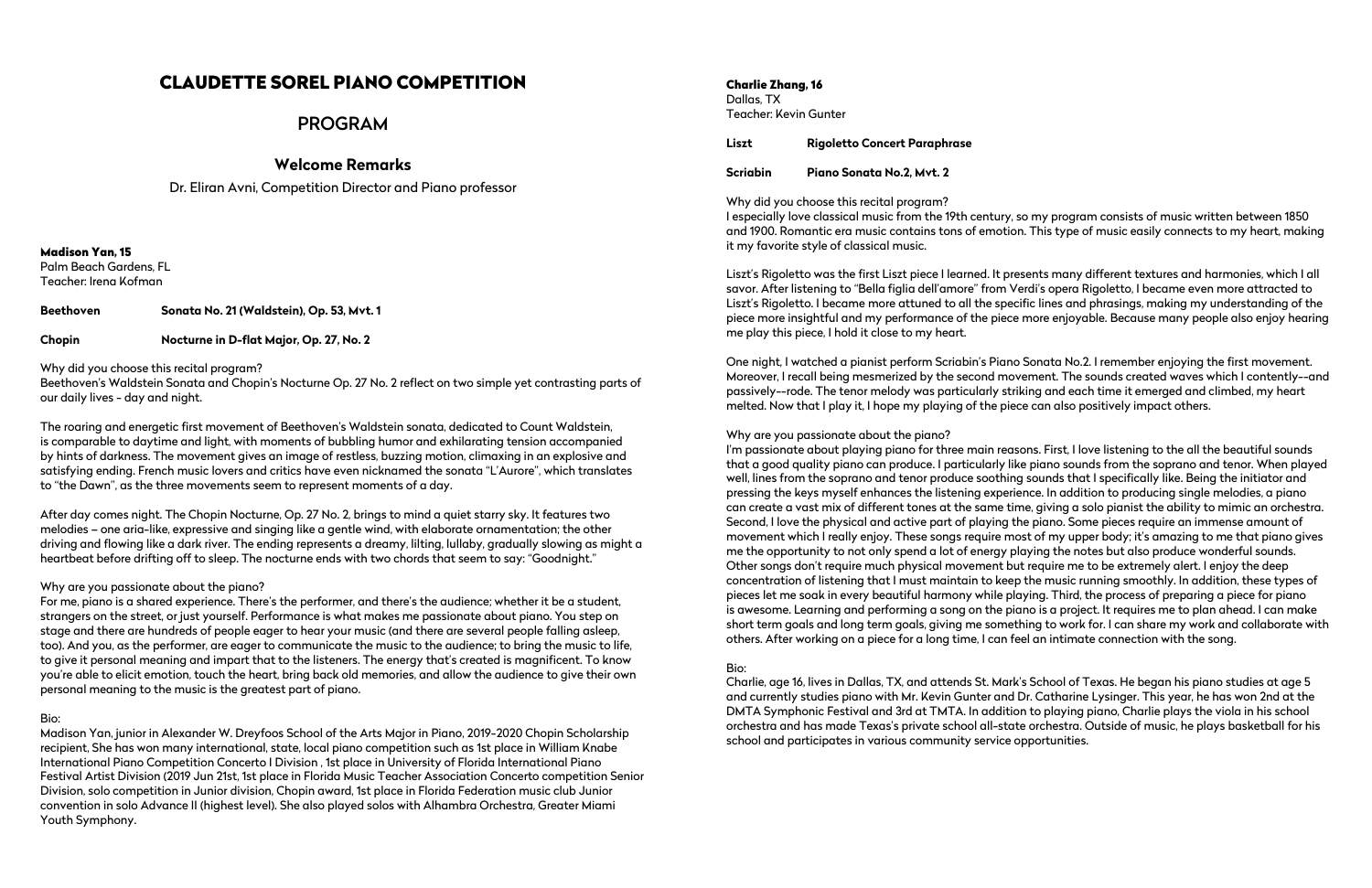Bekzat Rakymov, 17

Almaty, Kazakhstan Teacher: Gulzhan Kaipbekovna Kazybekova

| Chopin      | <b>Ballade No. 2 in F Major, Op. 38</b> |
|-------------|-----------------------------------------|
| Rachmaninov | Etude-Tableaux No.4 in D minor, Op.33   |

**Horowitz** *Carmen* **Variations**

#### Why did you choose this recital program?

My life consists of small excerpts of music pieces. When overwhelmed with emotions of gay and joy, when you feel happy and courageous, you think of Mozart's "Turkish March." And, in times of sadness, you can think of Rachmaninov, something like the memory of a bright past. And when anger takes hold of you, or you feel hurt, imagine the orchestra playing a Requiem with a choral accompaniment. Isn't it interesting?

I have a lot of works in my repertoire and give great preference to virtuoso works.

A special place is occupied by Rachmaninov - my favorite composer. I always play with pleasure. When I heard Horowitz's *Carmen Variations*, I wanted to try it too. Chopin's second ballade is a complex composition. I like the performance of Arthur Rubinstein. I would like to convey Chopin's thoughts as he was writing the piece.

Why are you passionate about the piano?

Our life is like a black and white movie, but we can add colors to it with the help of music. Music makes my life colorful and beautiful, I can feel my good and bad impressions of life to the drop. I think life would be boring without music. Can you imagine concerts, performances, operas and ballets without music… this is just unthinkable.

Music means a lot in my life. My love for music came from an early age. And I think it will live forever. To summarize everything that I have said, music is an inspiration of the whole world, which provides the soul with wings and enables the imagination to soar high.

#### Bio:

Bezkat Rakymov maintains an active performing schedule and has achieved great success on the competition circuit, including: Winner, Republican Piano Contest, 2010; III Prize, Ahmet Zhubanov International Contest, 2010; I Prize, Ahmet Zhubanov International Contest, 2012; II Prize, Republican Piano Contest, 2013; I Prize, III Republican Contest "Piano Forum Kazakhstan - 2013"; Grand Prix, Ahmet Zhubanov International Contest, 2014; 2nd Prize, III International Contest "Astana Piano Passion - 2015"; I Prize, I International Competition "Iste'dod" in Tashkent -2015; First Prize, Republican Competition of Young Pianists of Kazakhstan, 2017; IV Eurasian Music Performances Award, Astana, Kazakhstan, 2017; Grand Prix of the International Contest dedicated to the 145th Anniversary of S. Rachmaninov "Music should flow from the heart", Pavlodar, Kazakhstan, 2018; II Prize, II International Contest "Iste'dod" in Tashkent, 2018.

Ben Kim, 16 Milton, MA Teacher: Julian Martin

| <b>Beethoven</b> | Piano Sonata Op. 2, No. 3 in C major, Mvt. 1. Allegro con brio |  |  |
|------------------|----------------------------------------------------------------|--|--|
| Liszt            | Hungarian Rhapsody No. 10 in E major                           |  |  |

Why did you choose this recital program? For me, performing solo music is largely about enjoying myself onstage, interacting with the audience and keeping them engaged, instead of just having the audience listen to my playing passively. In essence, I think performances are most effective when the performer plays with the audience's hearts. From my current repertoire, these two pieces encapsulate this idea best.

In the Beethoven, the joyful suspense of the first theme and the lyrical contrast of the second theme all add to the playfulness. The sudden and huge dynamic contrasts in the development jolt the audience out of their seats, and make them anticipate what is about to come next. In the coda, the consecutive diminished chords add to the suspense and uncertainty before the relieving C major chord returns, preceding a brilliant cadenza and an ecstatic ending. This unique mix of seriousness, nobleness and playfulness made me fall in love with this piece.

The mood of the Liszt is completely different from that of the Beethoven, but mischievous in its own way. The bombastic opening again surprises the audience, and the decisive first theme is in stark contrast from the capricious second theme. This then gives way to a heart-wrenching monologue, and a joyful coda. The whole piece is essentially a showpiece in which I can express my humorous, sarcastic, and expressive sides. This piece, for me, embodies the idea of "playing hide and seek with the piano."

Why are you passionate about the piano?

When I was five, I started tinkling with my family's upright piano, and marveled at the sounds they made. Since then, music has been my sanctuary, and the piano the medium in which I can express my creativity. I tried a variety of instruments at first, from the drums to the violin, but the piano in particular stayed with me and struck me with wonder. Due to its wide range, I thought it had the potential to be more expressive and less dependent than the other instruments. As I progressed through the levels, performed and attended concerts, I gained a deeper understanding of what music meant to me. Music has taken a place in my heart as not only a hobby or stress reliever, but a passion. My core belief about music is that it goes above and beyond what could be expressed in words, for if it didn't, then there would be no need for music. The piano has been, and will always be, my lifelong friend, one who I can reveal all my true and ineffable feelings to, relieve my stress with, and have an engaging conversation with. When words fail to express my feelings, I go to the piano to express them more effectively.

#### Bio:

Ben Kim was one of seven Korean students selected to study at Seoul Arts Center's Music Academy for Talented Youth. In 2017, he made an appearance as a piano and composition prodigy in the ninety-fifth episode of Finding Genius, a television program by Korean broadcaster SBS. In 2018, he won the grand prize in the Korean Chamber Orchestra National Concours, giving him the opportunity to perform with the orchestra. In 2019, he represented Connecticut in the Steinway Junior Piano Competition in NYC, and won 1st place in his division. He is currently studying with Julian Martin in Juilliard Pre-College.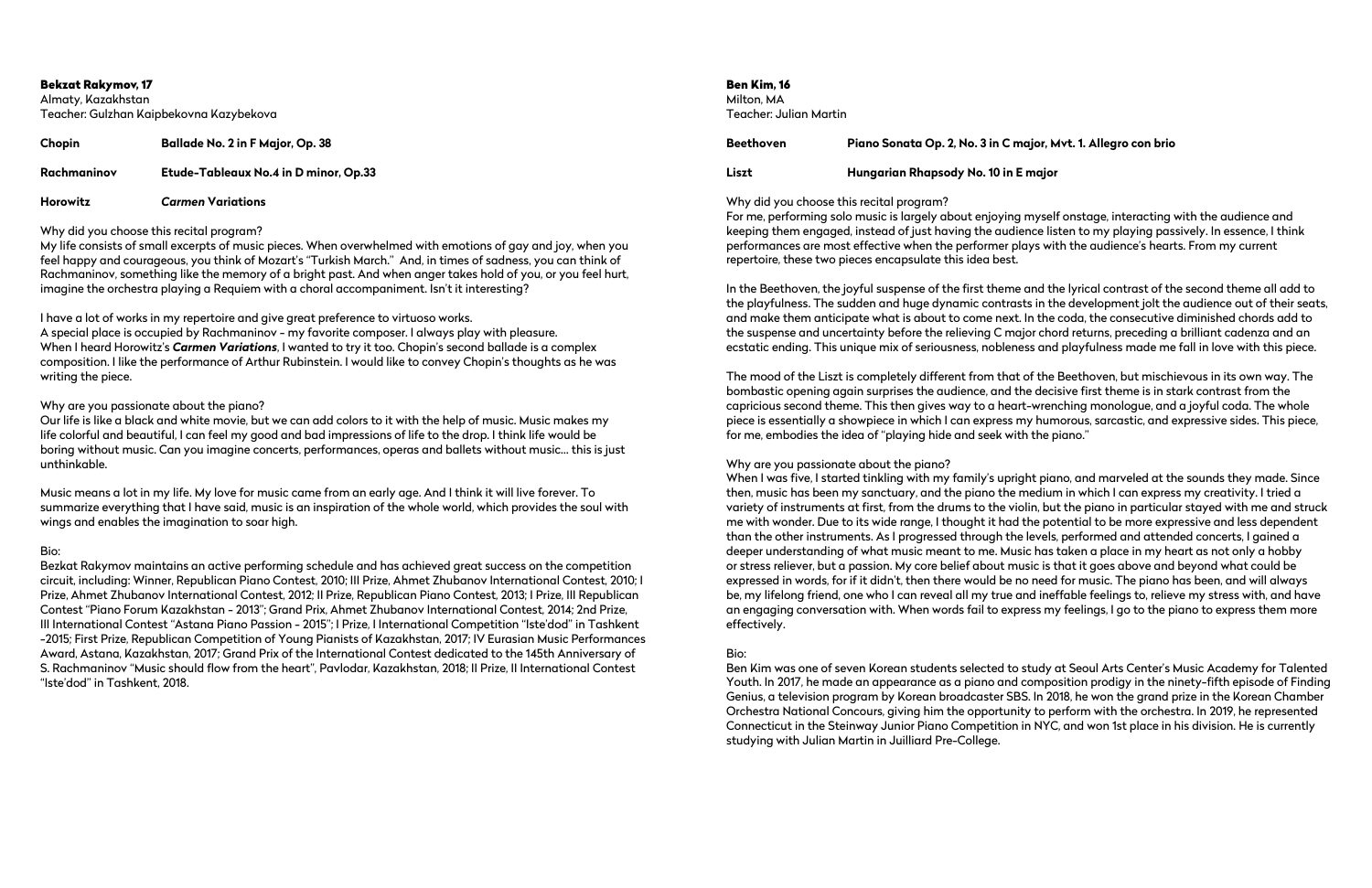Lucas Amory, 17 New York, NY Teacher: Julian Martin

| Schubert | Piano Sonata in D Major, D. 850, Myt. 1 |  |  |
|----------|-----------------------------------------|--|--|
| Chopin   | Etude in C Major, Op. 10 No. 7          |  |  |
| Bolcom   | 12 New Etudes: 8. Rag Infernal          |  |  |
| Bartok   | Piano Sonata Sz. 80, Mvt. 1.            |  |  |

Why did you choose this recital program?

I chose this recital program because I'm fascinated by how rhythm grips listeners easily, whether it be with rock music, folk songs, or classical music. Each piece on this particular program is unique because they each communicate a different way that rhythm can give a piece momentum. The Schubert has running triplets in tandem with a repeated set of fourth eighth notes; the Chopin has a flowing line in the right hand throughout; the Bolcom is an eccentric ragtime with syncopations; and the Bartok has low drums in the left hand that permeate the entire movement.

#### Why are you passionate about the piano?

I'm passionate about the piano because of its simultaneous accessability and complexity, and its multiple roles in its relationships with other classical music instruments. On the surface it's much easier to produce a sound on the piano than on a stringed or wooden, because the keys are set in place -- no opportunities to play out of tune. This makes it instantly popular among children and adult classical music beginners alike. At the same time, because of the percussive nature of the sounds a piano produces, and the fact that one has to switch from piano to piano constantly, it's difficult to find a sound that one can make their own. This can easily catapult those with exceptional technique near the top, but without a control of a unique and touching sound, it's hard to stand out from the crowd. As a pianist I'm fascinated by the piano as it's the most popular and therefore competitive, it has the vastest repertoire of any instrument, and yet it's at its most effective when it is embodying another kind of sound. The range and different tones can allow it to sound like any instrument in a symphony orchestra, and it can imitate other sounds like bells and bird calls as well. I look forward to exploring the limits of the sound range of the piano in the future.

#### Bio:

Lucas Amory is a pianist attending the Juilliard School's Pre-College program, under the tutelage of Professor Julian Martin. Winner of the 2019 Lyra Music Young Artists Competition, Lucas has also received prizes from the 92nd St. Y Concerto Competition, the Stony Brook International Competition, and the Bravura Philharmonic Concerto Competition. He has performed at the 92nd St. Y, Weill Recital Hall, and multiple times at Alice Tully Hall, and has collaborated with artists such as Bruce Adolphe and the Escher Quartet. He also co-directs the Back to BACH Project in New York, and enjoys conducting, chess, and ping-pong.

Katie Liu, 16

Pittsburgh, PA Teacher: Natasha Snitkovsky

#### **Chopin Andante Spianato and Grande Polonaise Brillante, Op. 22**

Why did you choose this recital program? I chose to play Chopin's Andante Spinato and Grande Polonaise Brillante because Chopin is my favorite composer and I really enjoy playing this piece. The smooth, delicate, and romantic melody that is part of the Andante is one the most beautiful melodies I feel Chopin ever composed; it almost bewitches me with its beauty. I also love how the grand polonaise bursts through the music right as the Andante ends. The sparkling melodies and heroic climaxes that follow give me a thrill that is unique to this piece. The experience of playing this piece is very special to me and I hope to share this with my audience every time I perform.

#### Why are you passionate about the piano?

The piano gives meaning to my life. Playing music every day gives me an amazing outlet for my emotions. It brings vivid colors to the monochrome canvas that is my usual school day. Whenever I feel unhappy or frustrated, I can play a joyful piece to make myself feel better. When I want to calm down, a soft, quiet nocturne always puts me in a peaceful mood. Also, I love sharing music with and helping audiences across my community, and playing the piano is an amazing way to do not only what I enjoy but also share it with others. It is communication without words, and it is so wonderful that everyone has his or her own interpretation of what the music expresses. I could not imagine what my life would be like without the piano in it.

Bio:

Katie started learning the piano at the age of four. She has won many awards at various competitions, including the Duquesne Young Artist National Competition, Pittsburgh Concert Society Young Artist Audition, Young Artist Audition at Steinway Society of Western PA, Pittsburgh International Piano Competition, China Central Television (CCTV) Starlight Youth Talent Competition, and US New Star Piano Competition. A three-time US Chopin Foundation Scholarship recipient, Katie has performed in her hometown as well as at Cleveland Institute of Music in Ohio, at Carnegie Hall (Weill Hall) in New York, at Frost Chopin Academy in Florida, and at Perugia, Italy.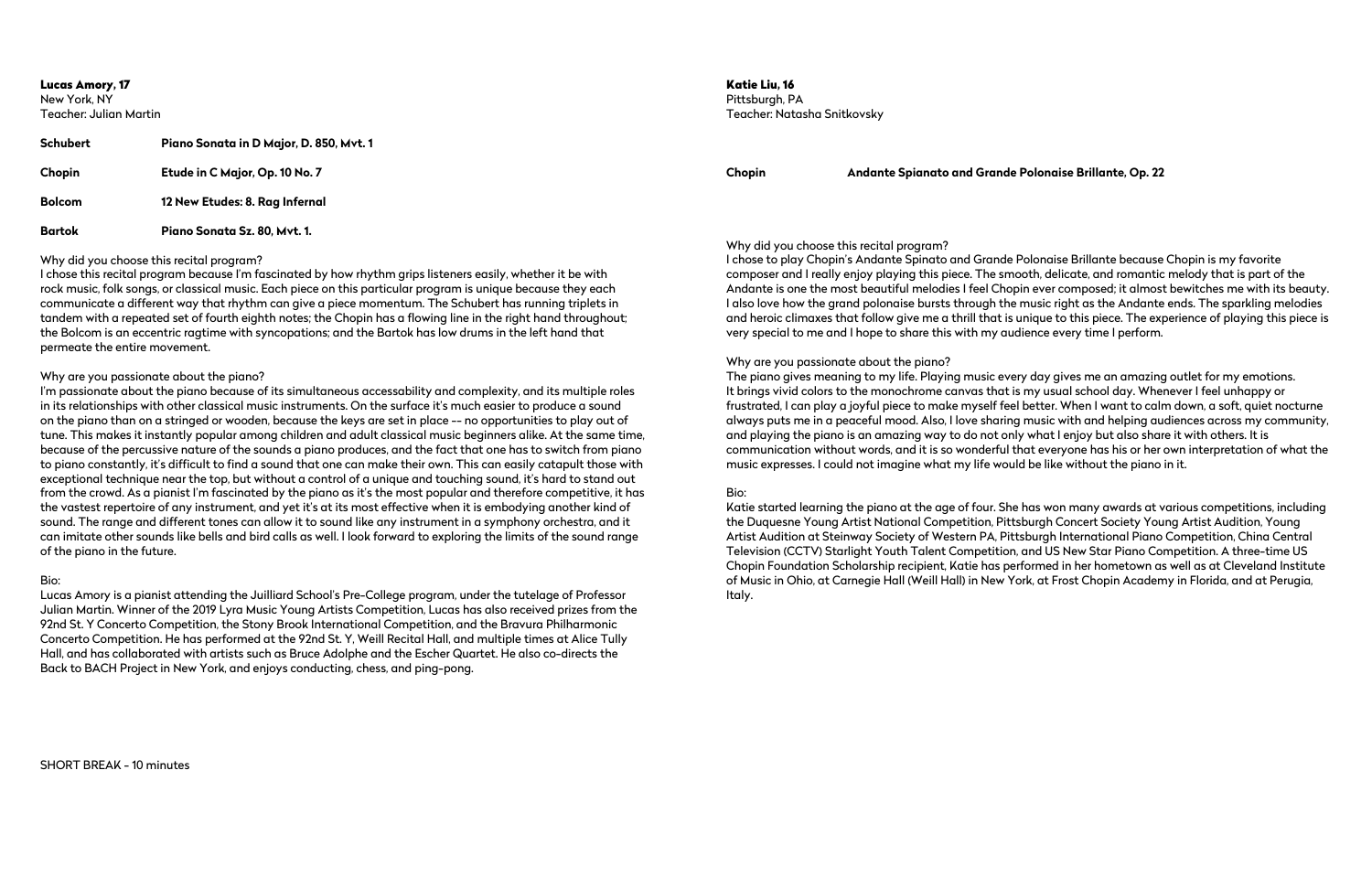Emmanuel Laforest, 18 Lavaltrie, Québec Teacher: Marie-Claude Bilodeau

#### Why did you choose this recital program?

I chose this program because these pieces are all master pieces of their respectives era. They are also mandatory for any university auditions. I love to play Beethoven, because classical times is giving such a challenge, where we have to keep the structure, the phrase, the overall sense of beauty. Bach is always a pleasure to play in terms of the benefits we earn from them. The most beautiful structures of polyphony and counterpoint are outstanding. Finally, Chopin is incredibly fun to play because of the beauty in the most virtuosic moments and the very pianistic way of composing.

#### Why are you passionate about the piano?

| <b>Bach</b>      | Prelude and Fugue in B Major, WTC Book I | <b>Bach</b>                              | <b>Prelude and Fugue in F-sharp Mino</b>   |  |
|------------------|------------------------------------------|------------------------------------------|--------------------------------------------|--|
| <b>Beethoven</b> | Sonata Op. 31, No. 2 "Tempest," Myt. 1   | Chopin                                   | <b>Barcarolle in F-sharp Major, Op. 60</b> |  |
| Chopin           | <b>Etude Op. 10, No. 4</b>               | Why did you choose this recital program? |                                            |  |

Piano, and music in general, always played a strong part in my life. Born in a musical family, I had no other choices than to learn piano and to listen to music all the time. During my teenage years, I really got an addiction and a passion for piano and started to dedicate my whole life to the piano! this instrument gives me a whole new way of expressing my feelings, getting away from my ordinary life, and overall, gives a meaning to my life.

#### Bio:

Emmanuel started to play piano at the age of 8 and is studying music seriously in pre-university program called Cégep in Quebec, Canada. he played for masters in music camps such as Orford music with Sarah Davis Buechner, Richard raymond at the musical camp of the Laurentides, etc. he won some 1st prices in provincial competitions such as Pierre de saurel piano competition, Lanaudière music festival, and he wants to go to the Canadian music competition.

Perren-Luc Thiessen, 16

McKinney, TX

Teacher: Tamas Ungar

I chose this program for a couple of reasons. I love the music of Bach, especially his fugues which are challenging and rewarding at the same time. I've played quite a few of his Preludes and Fugues, but this particular one I consider one of his greatest. It is so lyrical and complex – the Fugue has three subjects and it's really something to experience performing it. The Chopin Barcarolle has gone around the world with me, and every time I play it, I find something new. It's a love song, a story of Chopin, and has so many haunting moments as well as moments of triumph.

I've always been fascinated with the properties of different keys, and these two beautiful pieces that explore F-Sharp minor and F-Sharp Major together create a musical journey that I hope audiences will appreciate and enjoy.

#### Why are you passionate about the piano?

Music has given me incredible opportunites to play around the world and meet great friends. A year ago, I spent a week in a offbeat Hungarian beach town where the small group of participants and I stayed in an eighteenthcentury palace. We spent our days practicing and our evenings strolling the dark narrow streets laughing and talking about our home lives and what had brought us to this particular festival. My family, outside of my mom and dad, always ask questions like, "Do you really want to do this?" Honestly, if I didn't want to do it, I wouldn't be doing it. I'm no the type to do something I don't want to do. Music has taken me all over the world from New York to Moscow, and it has let me see and hear so many beautiful things; it has given me a lot to reflect on. I've met a lot of great people, a lot of strange people, and a lot of people who have shaped me into who I am today. Music is a lot of things, but one thing it is not is boring because if it was I would not be writing this paper right now.

#### Bio:

Perren-Luc Thiessen, a student of Tamas Ungar, made his Orchestra Debut at 12 in Italy and his Carnegie (Weill) Hall Debut in 2017. He has performed solo recitals and concertos with orchestras throughout the United States and Europe including Moscow's Tchaikovsky Hall, Sibera, Italy, Vienna and Poland. He won Diplomat in the 2018 International Grand Piano Competition in Moscow and 1st Prizes at the 2017 Young Pianist of the North International Piano Competition, Debut International Piano Competition and numerous national competitions. International Summer festivals include Piano Texas, Todi International Music Masters, Semper Music Festival, and Paderewski Piano Academy.

#### **Minor, WTC Book II**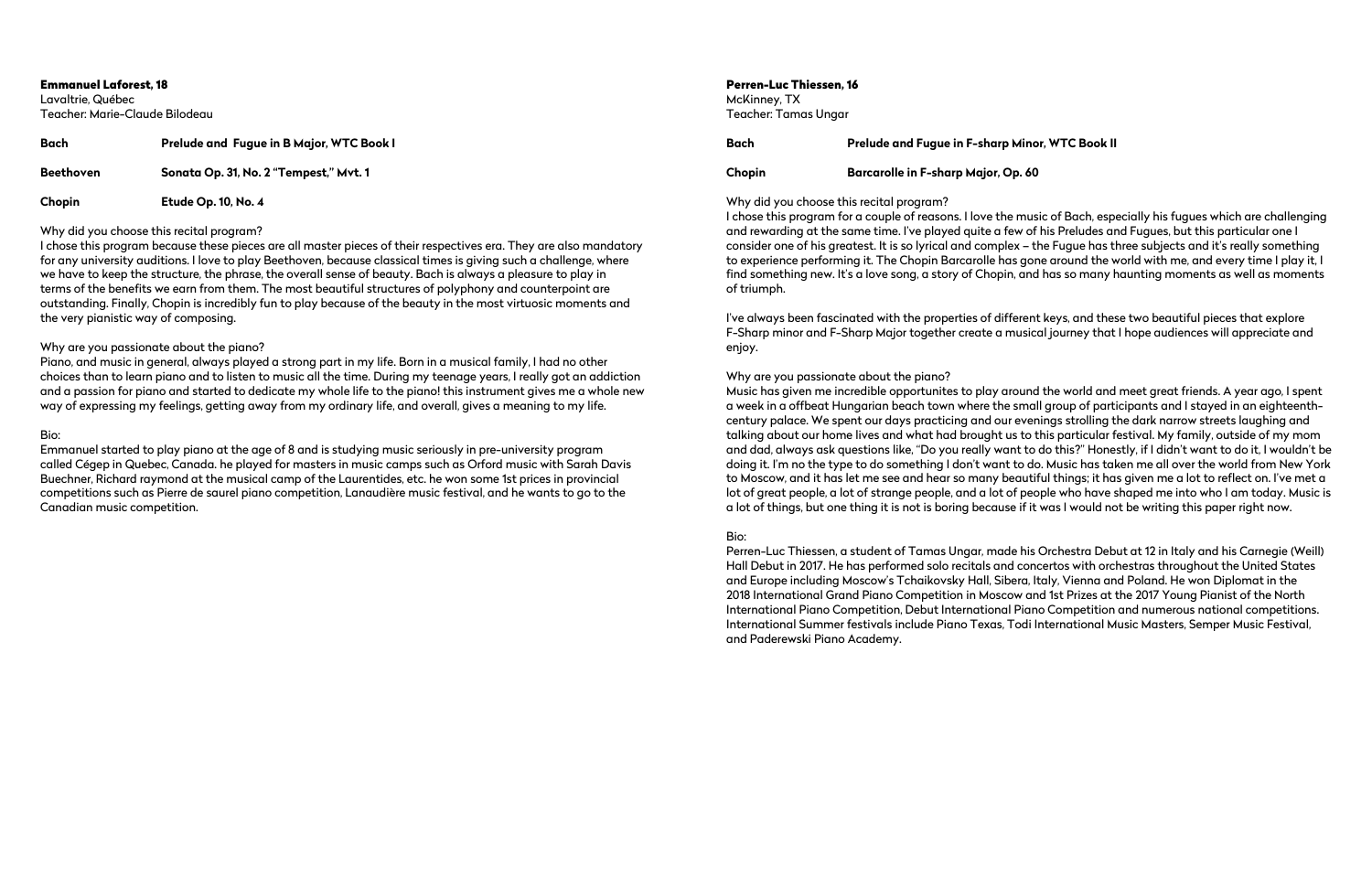Sean Yang, 18 Nashville, TN Teacher: Amy Dorfman

#### **Liszt Transcendental Étude No. 4 in D minor, "Mazeppa" by Franz Liszt**

## **Bach Prelude and Fugue in G minor, WTC Book II**

#### Why did you choose this recital program?

While most people tend to focus on the virtuosic displays of Liszt's compositions, I love Mazeppa because Liszt takes a vivacious theme and expands on it beautifully. His musical portrayal of a wild horse is very vivid, and I love the bursts of contrast in this already technically demanding piece. On the other hand, I love the amount of concentration and creativity that goes into playing Bach's Prelude and Fugues. The calming tranquility is constant throughout the push and pull of the prelude, and the fugue's bold theme weaves in and out of a myriad of textures to resemble the sound of a choir ensemble.

In addition, these are my first pieces that I have worked on in college, and they represent a new chapter for me. I love being able to intensify my focus and attention to my repertoire, and I have fallen in love with these two pieces during my first month in college. The Bach has introduced new challenges for me, but I like the opportunity to reach new heights by learning new techniques and approaches. The colors that Bach and Liszt create are almost like my canvas to express the emotions of happiness, discomfort, tension, and melancholy that I have felt during my first college experience, and I hope that I can communicate these experiences through their pieces.

#### Why are you passionate about the piano?

Piano has helped me overcome many hurdles in my childhood. Although it has and always be my first love, my love for the piano has only grown each day. Piano is a place of comfort for me; no matter how bad my day is, I know that a simple press of the keys will produce the sound that I have become so accustomed to hearing. When I become frustrated with schoolwork, the piano is always there to calm me down. Piano has helped me deal with tragedies as well; after the 2011 Japanese Earthquake, I felt helpless in not being able to volunteer in the recovery effort. Yet, fundraising through piano performances gave me comfort in knowing that I could make a change with an activity that I love. Most of all, piano music can transcend any boundary, whether that be language, ethnicity, or disability. Despite it being one of the most difficult instruments to carry around, the piano itself is a very malleable instrument; it can mold into any medium that one may need. It can depict a plethora of cultures through different textures, and it can communicate emotions that are inexpressible in words. Overall, piano has been a home for me at times of absolute joy and throbbing sadness, and I can be passionate about the piano because it allows me to trust it with my memories and experiences.

#### Bio:

Attending Vanderbilt University as a Cornelius Vanderbilt Scholar, Sean has studied with Dr. Yukiko Whitehead of Rhodes College and Professor Amy Dorfman of the Blair School of Music at Vanderbilt. Sean has placed at multiple regional and international competitions including Memphis International Piano Competition, Emory University Young Artist Piano Competition, and Music Teachers National Association, among others. Notable performances include a concerto appearance with the Nashville Symphony in May of 2018. Besides being an avid classical music lover, Sean studies biology at Vanderbilt. During his free time, he enjoys drumming and participating in medical events.

#### Stephanie Draughon, 16

Ashburn, VA Teacher: Jean Saulnier

**Chopin Barcarolle Op. 60 in F-sharp Major**

#### **Chopin Etude Op. 25, No. 11 "Winter Wind"**

Why did you choose this recital program? I chose this all-Chopin program because he is my favorite composer and also the composer I believe I play the best. The two pieces I chose are ones that are particularly close to my heart. I feel they're both very atmospheric pieces. In the Barcarolle I hear Chopin's dream of Venice and in the Etude I feel a wintry wind blowing over a desolate battlefield. I also believe I've reached a deeper understanding of these than most pieces, as I've had more time to go behind the notes and discover for myself some of the things that make them timeless masterpieces. These are both pieces I've performed, put aside, and then revisited several times. I find that each time I revisit them I discover new meanings and magical moments. For the Barcarolle, I also discovered how important it is not only to have moods and colors, but also a beautiful, singing sound throughout the entire piece. Both hands should be clearly voiced and the melody should be carefully phrased and sound as close as possible to a human voice, rather than a percussion instrument. Only after I refined my sound did the piece become effective to me.

#### Why are you passionate about the piano?

When I was 3 years old, I already knew that I was meant to be a classical musician. My parents would play CDs during meals and one day when I was listening I decided that I wanted what seemed to me the miraculous ability to be able to produce music like that. Not long after, my parents got me my first piano and piano teacher, and I've never looked back. Actually, when I started, I was more passionate about classical music in general than about the piano in particular. But as I grew more familiar with the piano and the amazina music written for it, I realized that it's by far my favorite instrument, because, as Liszt said, on the piano one has the unique possibility of producing the colors of an entire orchestra. When I play the piano, the music takes me to a fantasy world, a world that can be magically beautiful or heartrendingly sad (or both), but always thrilling. I think musicians have special access to such extraordinary experiences! Even when I've met difficulties in my career path, I've never thought of giving up, because playing the piano has already become an essential part of me.

#### Bio:

Stephanie Ding Draughon studies with Jean Saulnier. She has performed at Carnegie Hall twice. Stephanie won the 2015 Peabody Preparatory Concerto Competition and performed Beethoven's 1st Piano Concerto. She has received the Chopin Foundation Scholarship twice. In 2018, she won the Friday Woodmere Music Club Competition and the Sound Symphony Competition. She attended the Frost Chopin Academy in Florida, where she performed the last two movements of Chopin's Concerto in F minor with the Amernet String Quartet. In December, she performed the entire concerto with the Sound Symphony Orchestra. She was a prizewinner of the 2019 Thousand Islands Competition.

> Thank you for your patience while our judges deliberate. Winners will be announced shortly, followed by a reception in the lobby.

Thank you for joining us today!